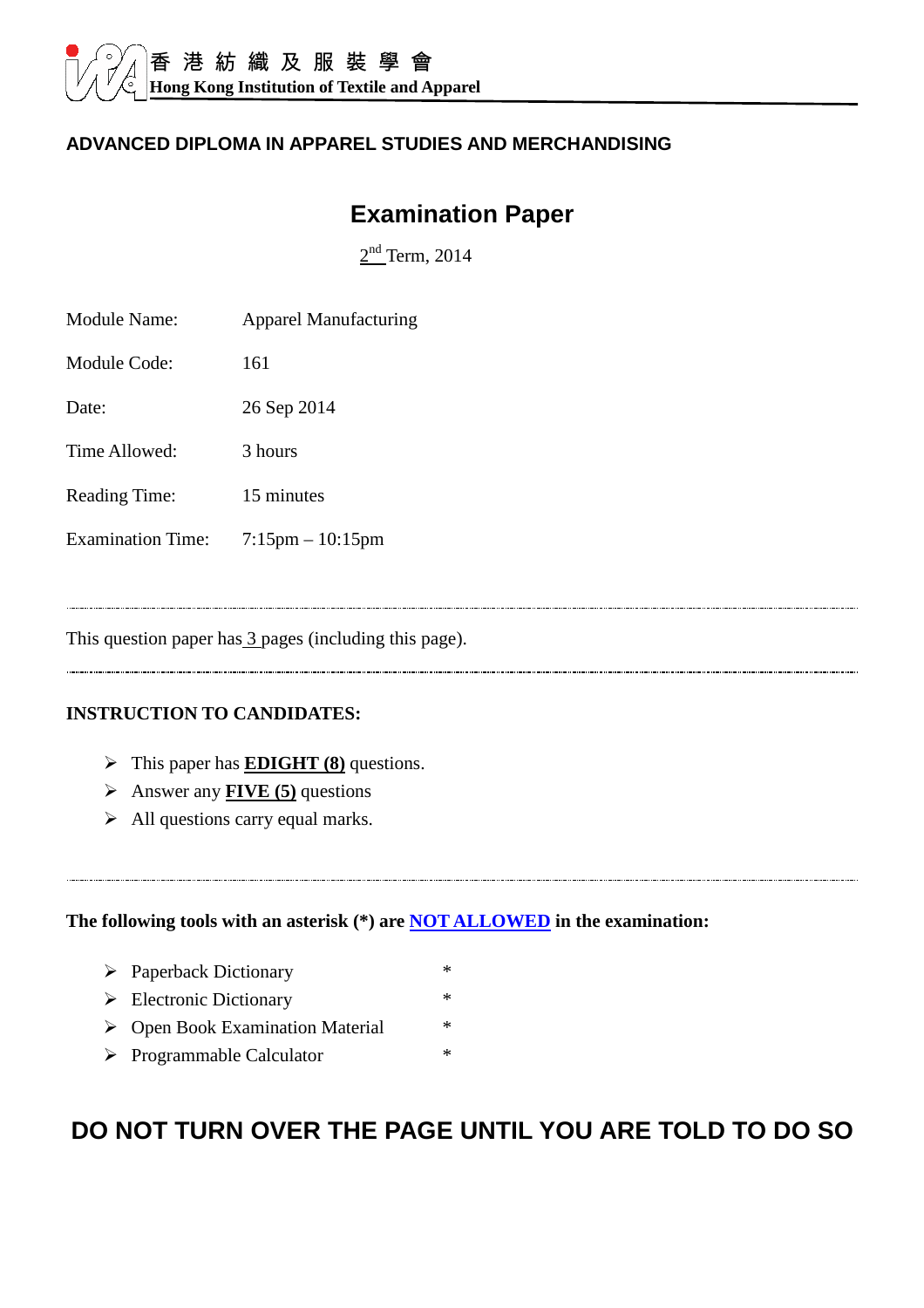#### **Question 1**

Define the following terms: **(100 %) (100 %)** 

- **(a)** Sewing thread
- **(b)** Interlining
- **(c)** Interlooping
- **(d)** Intralooping
- **(e)** Attachment

#### **Question 2**

| What are the purposes of pressing in apparel manufacturing?                                             | (100 %)   |
|---------------------------------------------------------------------------------------------------------|-----------|
| <b>Question 3</b><br>Describe FIVE key components of a computerised cutting system and their functions. | $(100\%)$ |
|                                                                                                         |           |

### **Question 4**

Attachment is widely used nowadays to improve sewing quality and increase productivity. State THREE major classifications of sewing attachment and their characteristics. **(100 %)**

### **Question 5**

Describe 4 different types of coating methods on fusible interlining upon their advantages and **(100 %)** disadvantages.

## **Question 6**

Sewing thread is essential in apparel manufacture. State and describe 5 properties of a good **(100 %)**sewing thread.